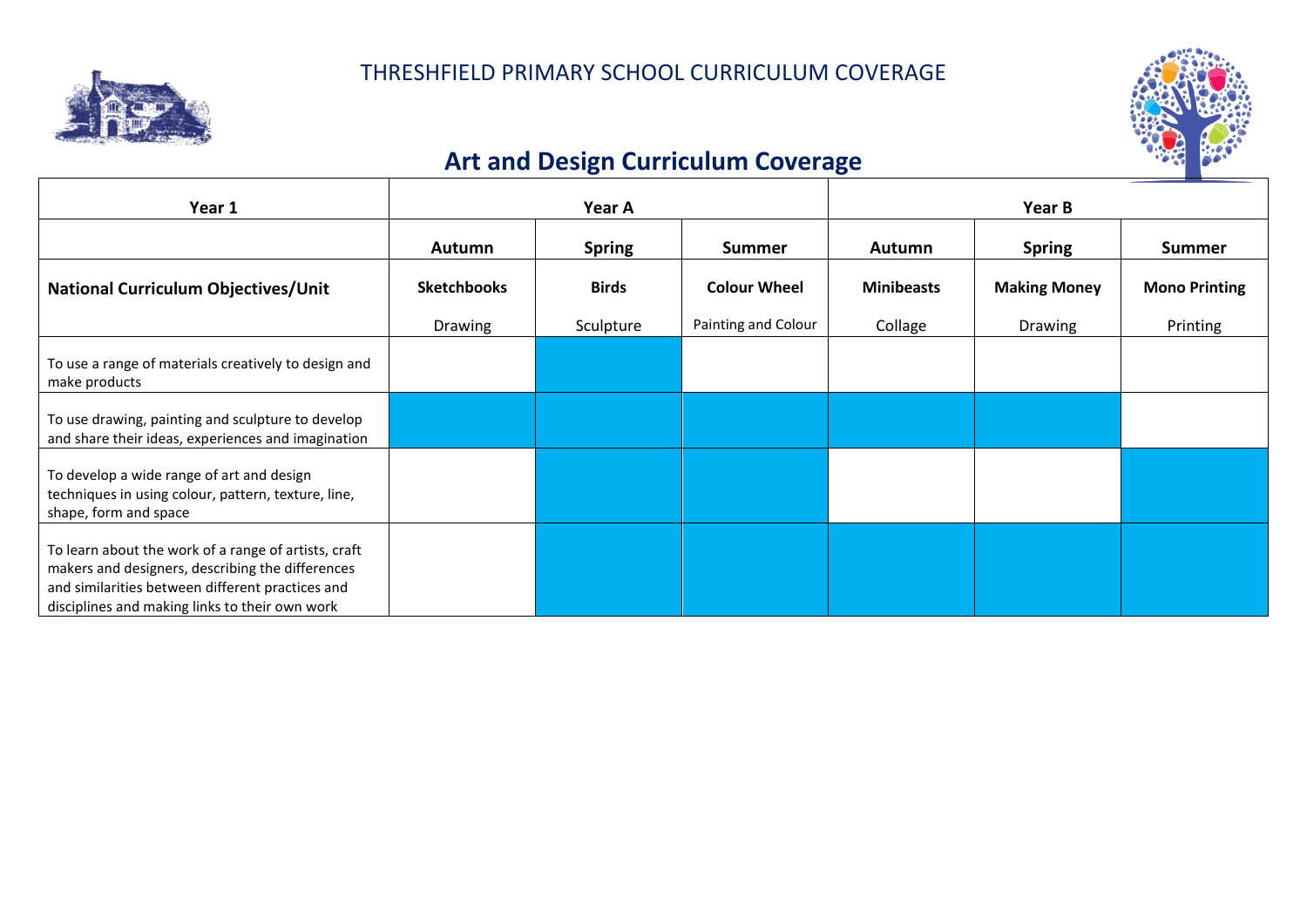## THRESHFIELD PRIMARY SCHOOL CURRICULUM COVERAGE



|                                                                                                                                                                                                                |                    |               |                     |                   |                     | <b>HAMES</b>         |
|----------------------------------------------------------------------------------------------------------------------------------------------------------------------------------------------------------------|--------------------|---------------|---------------------|-------------------|---------------------|----------------------|
| Straight waters was<br>Year 2                                                                                                                                                                                  |                    | Year A        |                     |                   | Year B              |                      |
|                                                                                                                                                                                                                | <b>Autumn</b>      | <b>Spring</b> | <b>Summer</b>       | <b>Autumn</b>     | <b>Spring</b>       | <b>Summer</b>        |
| <b>National Curriculum Objectives/Unit</b>                                                                                                                                                                     | <b>Sketchbooks</b> | <b>Birds</b>  | <b>Colour Wheel</b> | <b>Minibeasts</b> | <b>Making Money</b> | <b>Mono Printing</b> |
|                                                                                                                                                                                                                | Drawing            | Sculpture     | Painting and Colour | Collage           | Drawing             | Printing             |
| To use a range of materials creatively to design and<br>make products                                                                                                                                          |                    |               |                     |                   |                     |                      |
| To use drawing, painting and sculpture to develop<br>and share their ideas, experiences and imagination                                                                                                        |                    |               |                     |                   |                     |                      |
| To develop a wide range of art and design<br>techniques in using colour, pattern, texture, line,<br>shape, form and space                                                                                      |                    |               |                     |                   |                     |                      |
| To learn about the work of a range of artists, craft<br>makers and designers, describing the differences<br>and similarities between different practices and<br>disciplines and making links to their own work |                    |               |                     |                   |                     |                      |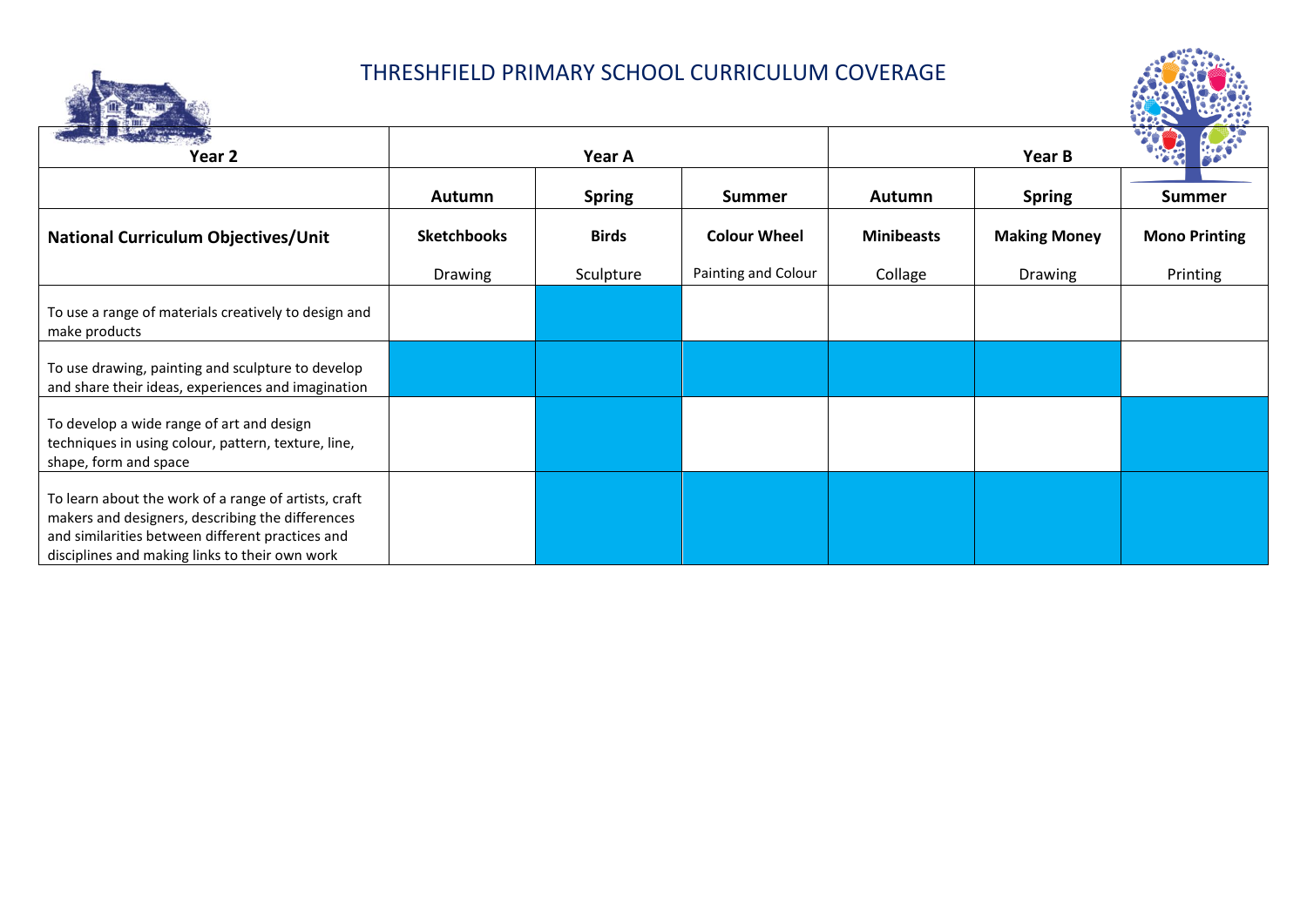## THRESHFIELD PRIMARY SCHOOL CURRICULUM COVERAGE